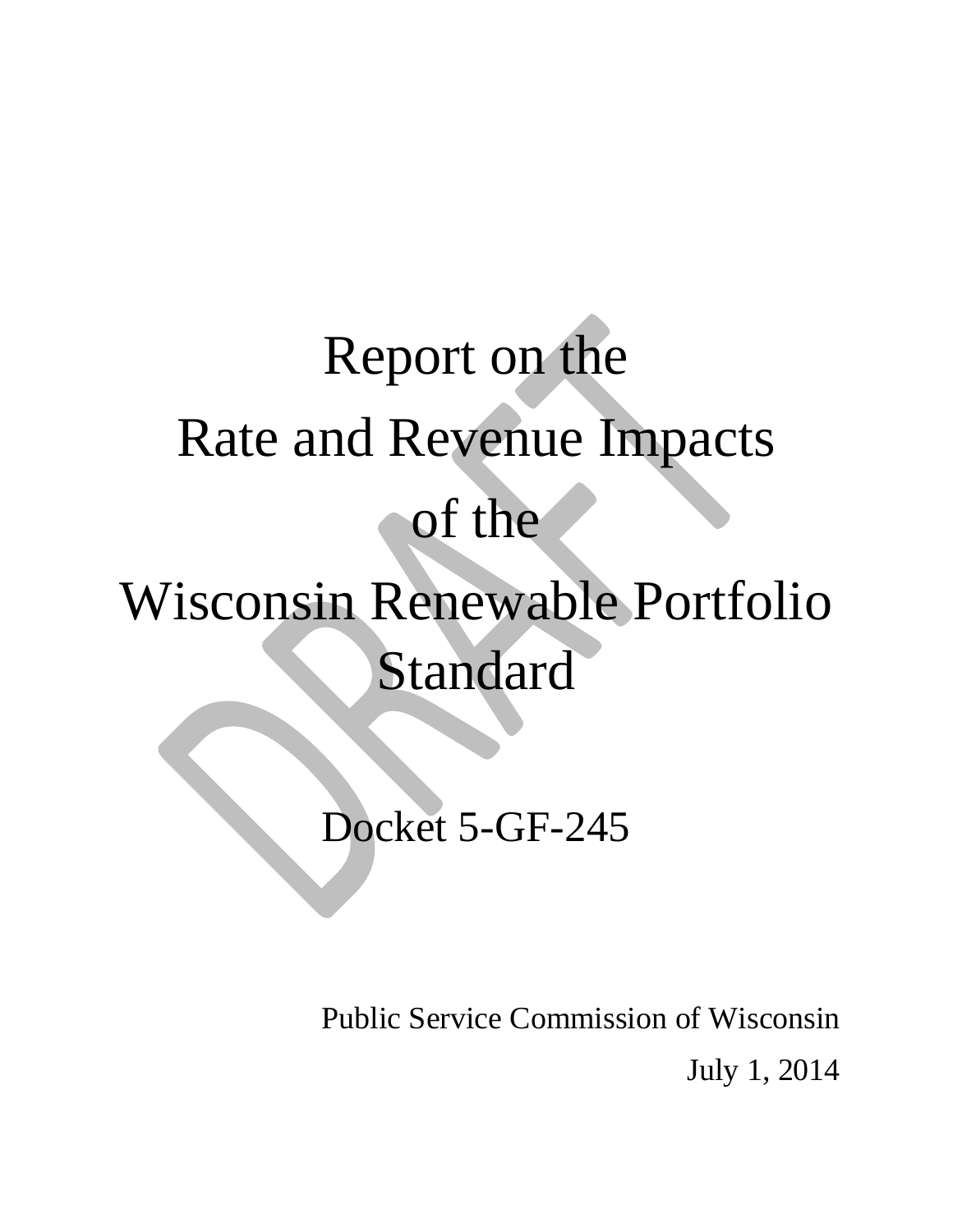l

#### **Executive Summary**

Electric providers have procured a significant amount of renewable resources, from 2006 through 2013, in order to meet their Renewable Portfolio Standard (RPS) requirements and achieve the RPS statewide goal of 10 percent of total electricity sales in Wisconsin from renewable resources by 2015. According to the Commission staff memorandum on 2013 RPS compliance, $<sup>1</sup>$  $<sup>1</sup>$  $<sup>1</sup>$  this 10 percent goal was achieved two years ahead of schedule.</sup>

The previous report on RPS impacts, issued by the Commission in 2012, found an average 1.0 percent rate impact due to the RPS for the three year 2008 to 2010 period. The report also noted that approximately \$1.7 billion in capital costs associated with electric provider owned renewable facilities were approved by the Commission at the time. Since then, the Rothschild Biomass Cogeneration Plant has come into service and has increased the total amount approved by the Commission to slightly below \$2 billion.

This report contains an analysis to estimate the revenue requirement and rate impacts of the RPS for the years 2011 and 2012. Compared to wholesale electricity market prices, Commission staff estimates the net incremental costs of the RPS to be about \$340 million for the two-year period. This represents about 2.5 percent of the total retail revenue collected by the state's electric providers for 2011 and 2012. With the early achievement of the RPS goal in 2013, Commission staff also provides an initial qualitative outlook for future rate impacts, surmising an increase in 2013 due to new renewable resources, and a flattening trend thereafter due to the RPS goal already being met.

<span id="page-1-0"></span> $1$  A copy of this memorandum is available on the Commission's Electronic Regulatory Filing (ERF) system which can be accessed at [www.psc.wi.gov,](http://www.psc.wi.gov/) in docket 5-GF-243 [\(PSC REF#: 206461\)](http://psc.wi.gov/apps35/ERF_view/viewdoc.aspx?docid=%20206461).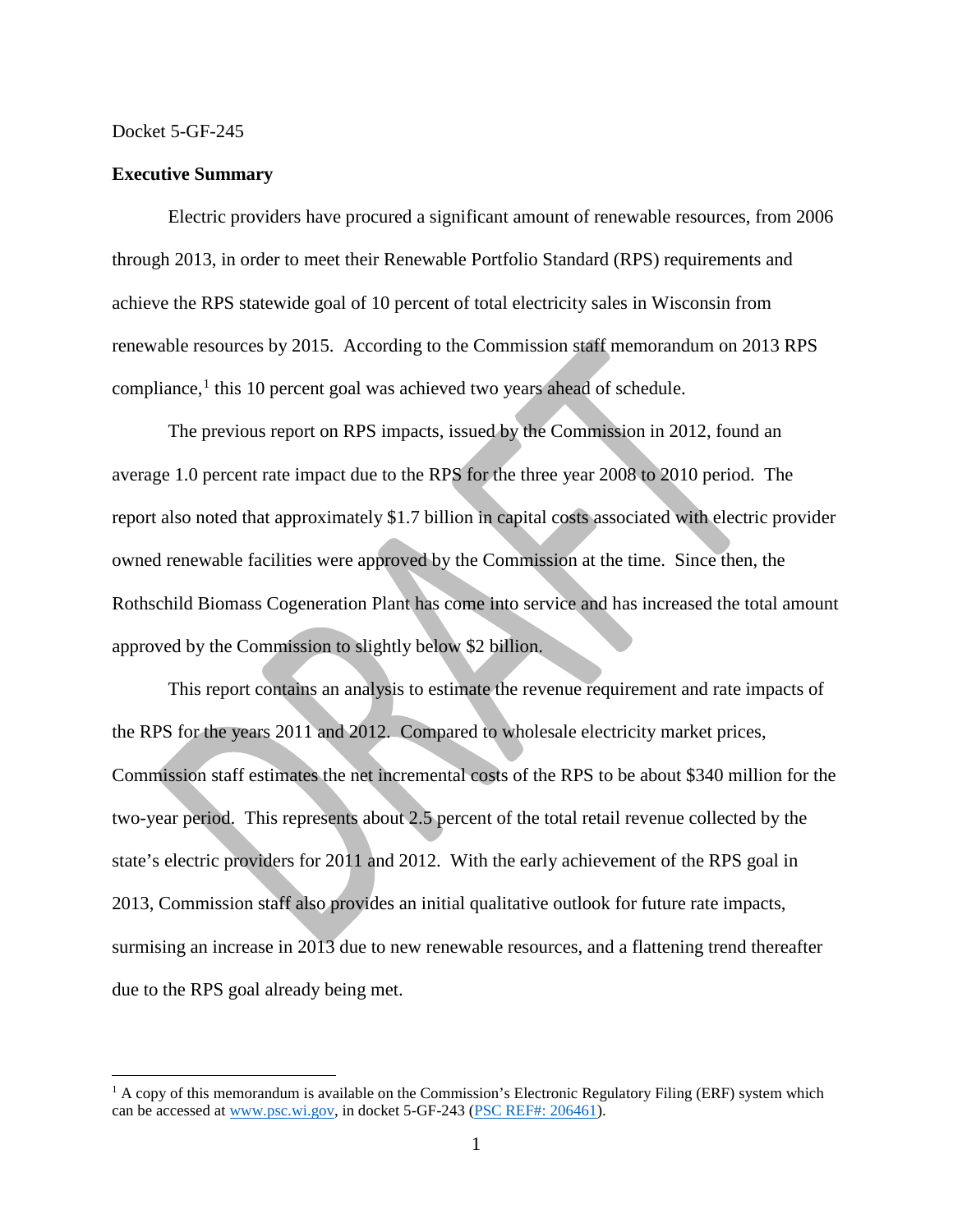$\overline{a}$ 

#### **RPS Efforts of Electric Providers through 2013**

Since its enactment<sup>[2](#page-2-0)</sup> in April 2006, electric providers have significantly increased their procurement of renewable resources in order to comply with the Wisconsin RPS. Renewable generation used to serve Wisconsin customers increased from about 2.6 million megawatt-hours (MWh) in 2006, to about 7 million MWh in 2013. In terms of annual statewide renewable energy percentages, these generation numbers represent 3.8 percent of the total retail sales from renewable resources achieved in 2006, and 10.2 percent in 2013.

Most of the renewable generation increase has come from wind resources, about 30 percent of which is located in Wisconsin. New biomass resources were added as well, predominantly located in-state. Solar photovoltaic facilities, interconnected at the distribution level, contributed a minimal amount to the RPS through 2013. No new hydroelectric resources have been added as of 2012.

Generation from all these renewable facilities has been tracked within the Midwest Renewable Energy Tracking System (M-RETS), in the form of Renewable Energy Certificates (REC). In addition, all electric providers report statistical and planning information to the Commission every year as part of their RPS requirements. Commission staff compile electric provider information in order to provide a statewide picture of RPS achievements, and establish annual statewide renewable energy percentages. This information proved useful in determining the quantity of renewable resources driven by the Wisconsin RPS.

<span id="page-2-0"></span><sup>2</sup> 2005 Wisconsin Act 141 was published on March 31, 2006, and went into effect the next day.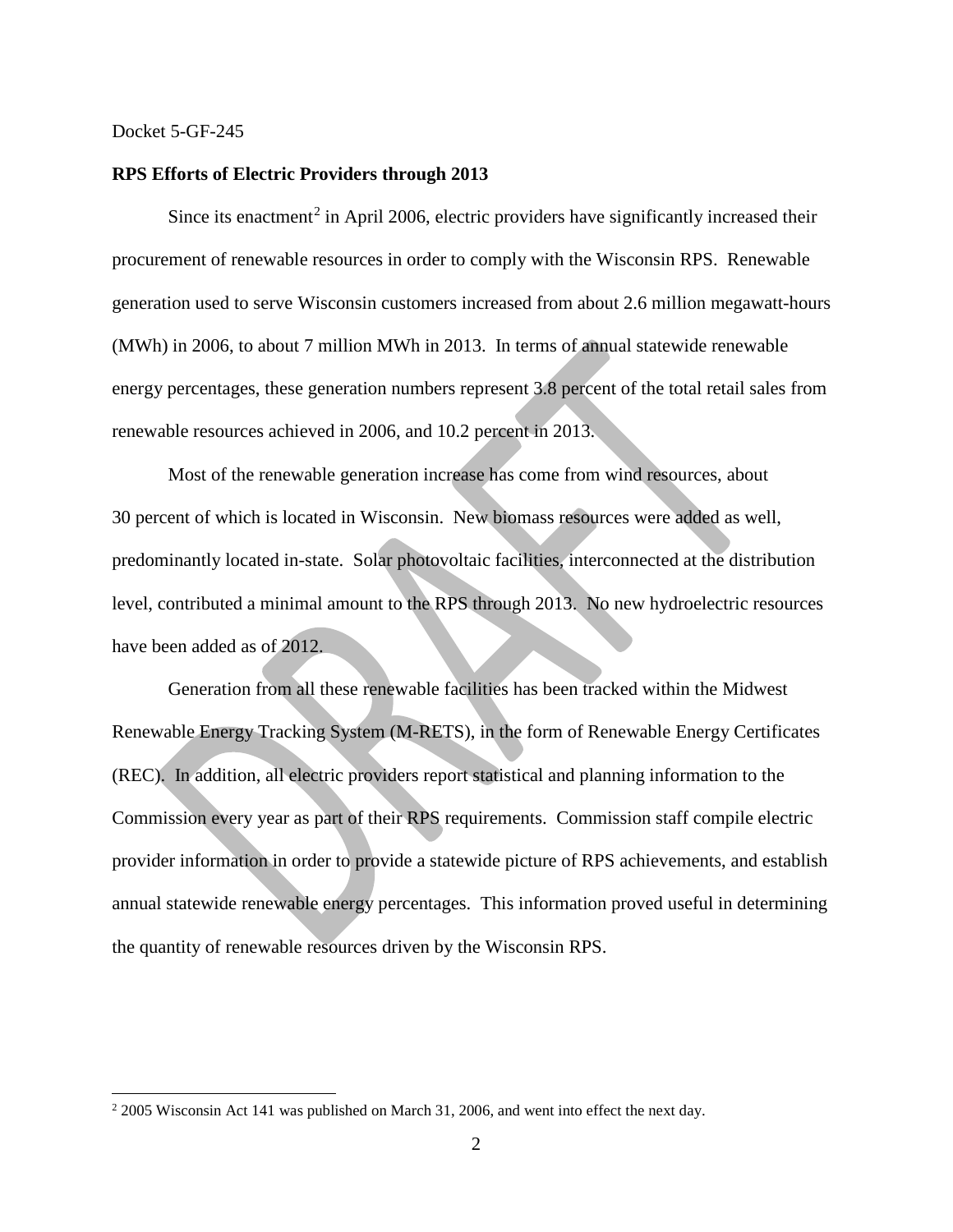#### **Methodology for RPS Impacts for the Years 2011 and 2012**

Commission staff used a spreadsheet analysis approach, concentrating upon incremental energy procurement practices of electric providers, in order to estimate the incremental costs<sup>[3](#page-3-0)</sup> and rate impacts of the RPS for the years 2011 and 2012. The quantity of renewable generation driven by the RPS over these two years was calculated using RPS compliance reports submitted by electric providers, verified by M-RETS generation data, and adjusted using supplemental electric provider information submitted via data request. Cost information was also obtained from electric providers in their responses to Commission staff data requests.

The counterfactual, what would have happened if the RPS were never enacted, was established by wholesale market energy prices in the form of average Day-Ahead Locational Marginal Prices (LMP) of Wisconsin load zones within the Midcontinent Independent System Operator, Inc. (MISO), energy market. This approach was taken given the guidance of Wis. Stat. § 196.378(4r) to compare the RPS cost impact with "the impact that would have occurred if renewable energy practices of electric providers were subject to market forces."

Annual renewable generation, and their associated costs, were spread across the hours of the year based on either their intermittent nature in the cases of wind and solar, $4$  or consistent production output in the case of biomass resources.<sup>[5](#page-3-2)</sup> These average hourly costs were then compared with fluctuating LMPs that are different each hour.<sup>[6](#page-3-3)</sup> The primary assumption for the counterfactual scenario is that, in place of the net RPS renewable energy that was generated at

l

<span id="page-3-0"></span><sup>&</sup>lt;sup>3</sup> "Incremental costs" refers to costs above and beyond the costs that would have occurred in a no-RPS scenario.

<span id="page-3-1"></span><sup>4</sup> See Appendix B.

<span id="page-3-2"></span><sup>&</sup>lt;sup>5</sup> A brief M-RETS analysis confirmed the assumption that biomass resources produce consistent output throughout the year.

<span id="page-3-3"></span><sup>6</sup> See Appendix A.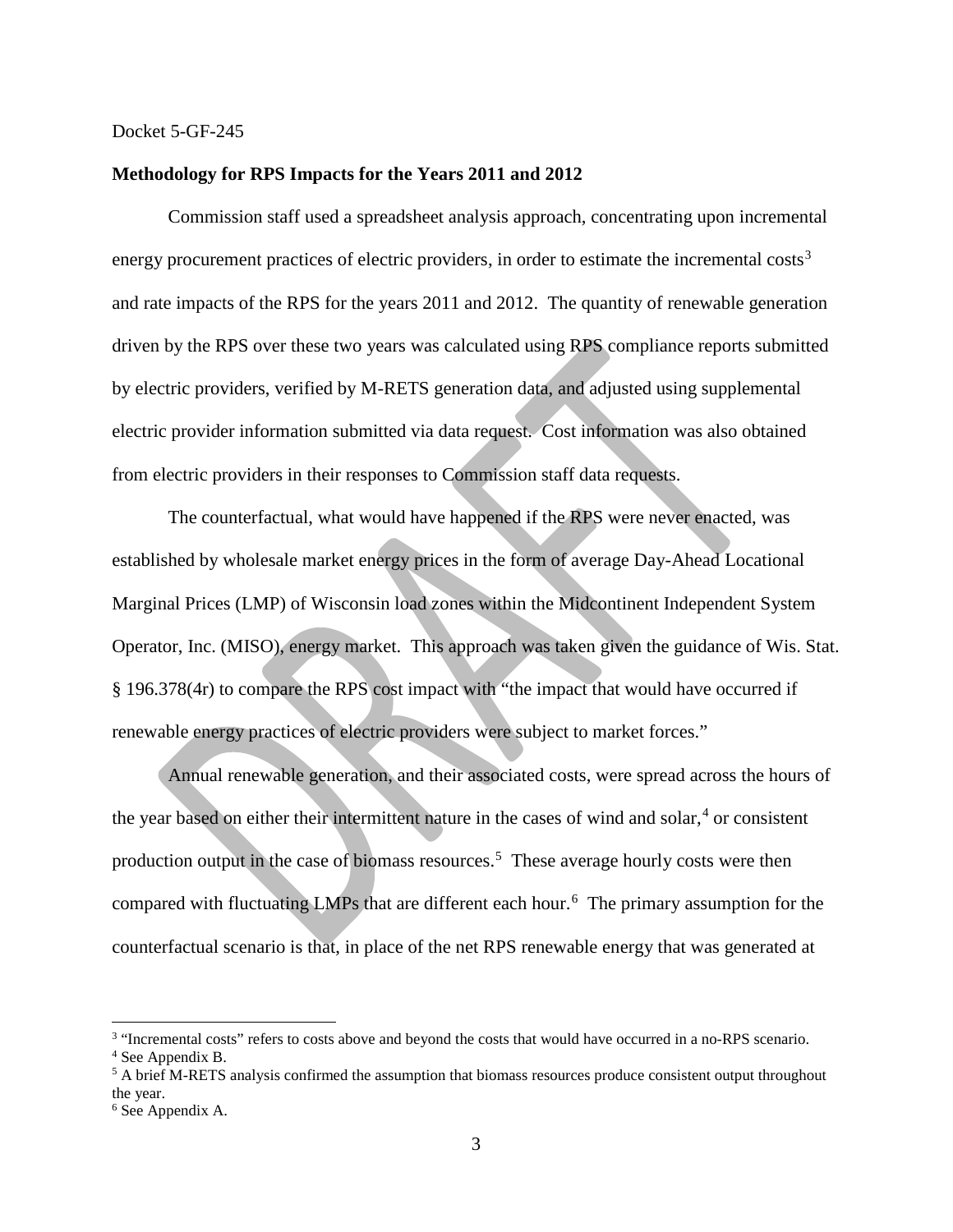$\overline{\phantom{a}}$ 

varying times through the 2011 to 2012 period, electric providers would have had "market exposure" to LMPs in their respective load zones. Market exposure refers to a scenario in which electric providers would pay the cost of LMPs to cover their customers' load, without the mitigating effect created by generation, and associated costs and revenues, to serve that load.

In order to estimate the rate impact of the RPS, Commission staff used Energy Information Administration (EIA) revenue and retail sales data taken from Form 861. For both 2011 and 2012, the actual statewide average "all-in"<sup>[7](#page-4-0)</sup> retail rate across all customer classes was calculated by simply dividing total revenues collected by total retail sales (load) of all Wisconsin electric customers. Holding retail sales constant, the counterfactual scenario reflected a drop in total revenues that would have been collected from Wisconsin electric providers, which is equivalent to the net incremental costs of the RPS. The percent change from the counterfactual to the actual scenario is the average retail rate impact.

This methodology is similar to the spreadsheet analysis approach taken by Commission staff for the previous RPS impact analysis for the  $2008$  $2008$ -to-2010 period.<sup>8</sup> The primary changes made were: (1) including all renewable resources used for purposes of the RPS, whereas wind was the primary resource examined in the previous analysis; and (2) plotting intermittent resource generation as they fluctuate, along with LMPs, across the hours and seasons of the year, whereas the previous analysis had a more simplified average on and off-peak LMP comparison dynamic. In short, additional renewable generation and LMP data replaced assumptions taken in the previous analysis.

<span id="page-4-0"></span><sup>&</sup>lt;sup>7</sup> "All-in" refers to all fixed and variable costs and charges collected by electric providers from their retail customers.

<span id="page-4-1"></span><sup>&</sup>lt;sup>8</sup> The prior report is available on the Commission's ERF system, docket 5-GF-220 [\(PSC REF#: 166782\)](http://psc.wi.gov/apps35/ERF_view/viewdoc.aspx?docid=%20166782).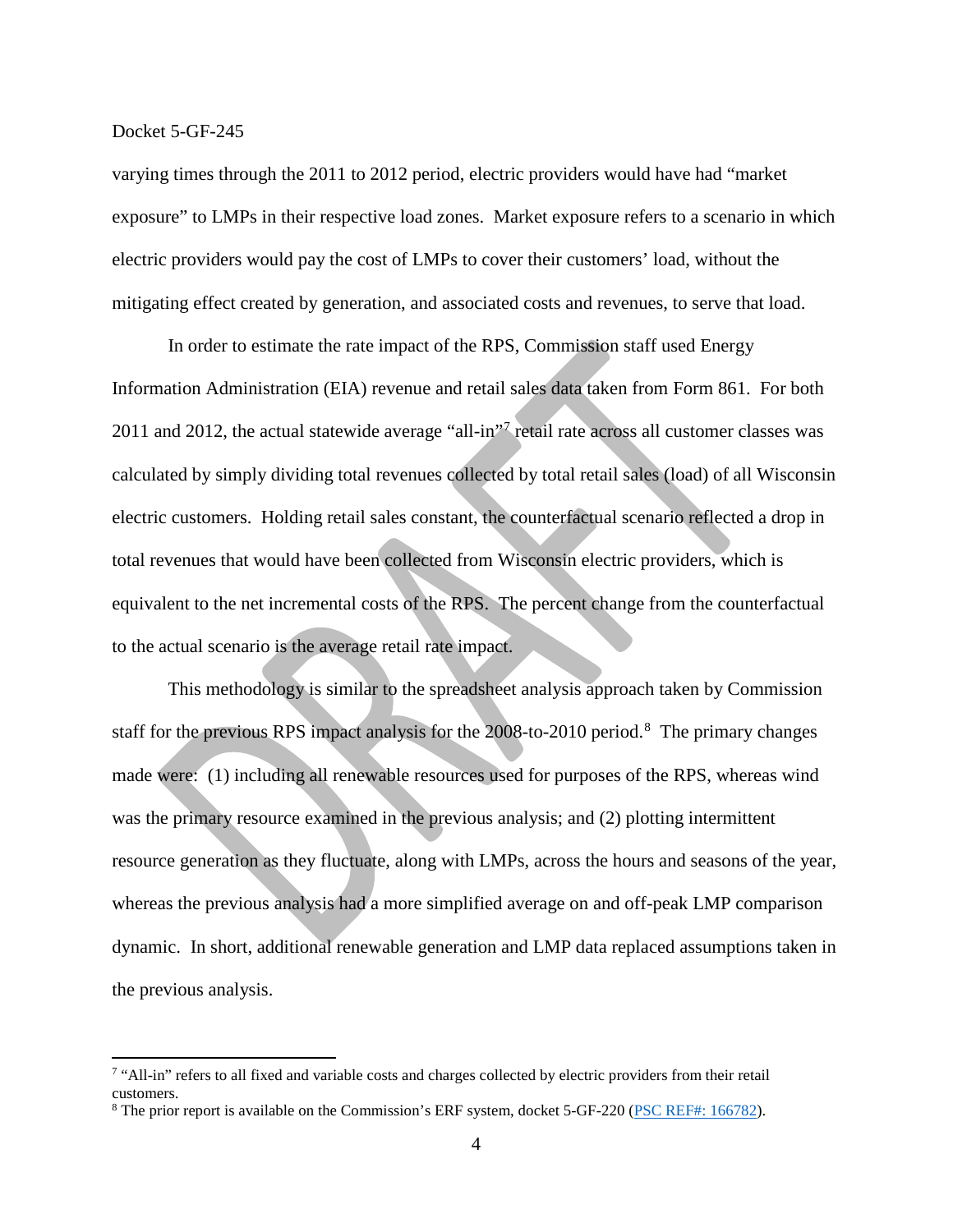$\overline{\phantom{a}}$ 

The results provide a statewide estimate for total revenue requirement and rate impacts of the RPS, but cannot be considered in and of itself as a benefit-cost analysis. A larger benefitcost analysis would expand the scope to include several other variables. A list of additional benefits and costs *not captured by this analysis*, which could be covered by such a benefit-cost analysis, are included in Table 1:

| <b>Additional Benefits</b>                              | <b>Additional Costs</b>                             |
|---------------------------------------------------------|-----------------------------------------------------|
| Added value of transmission expansion                   | Transmission development costs limited to           |
| caused by the Wisconsin RPS ( <i>i.e.</i> , reliability | expansion caused by the Wisconsin RPS               |
| and market efficiency)                                  |                                                     |
| Positive economic impacts of renewable                  | Negative economic impacts caused by                 |
| resource development                                    | higher electric rates                               |
| LMP cost suppression caused by low                      | Additional congestion costs <sup>9</sup> associated |
| renewable marginal cost offers supplanting              | with geographic and price differences               |
| higher cost unit offers in the marketplace              | between renewable facilities and the loads          |
|                                                         | they serve                                          |
| Peak capacity value of renewable facilities             |                                                     |
| caused by the Wisconsin RPS                             |                                                     |
| Value of avoided emissions                              |                                                     |

#### **Table 1: Benefits and Costs Not Covered by this Analysis**

Additional details of Commission staff's generation and cost analyses are provided in the

following sections that present the results, as well as in the accompanying appendices.

<span id="page-5-0"></span><sup>9</sup> LMPs contain a marginal congestion component, but this does not cover additional transmission service costs borne by electric providers to ensure generation facilities can serve their load. Many wind facilities are located at some distance from the loads they serve, and these congestion costs are not covered by this analysis.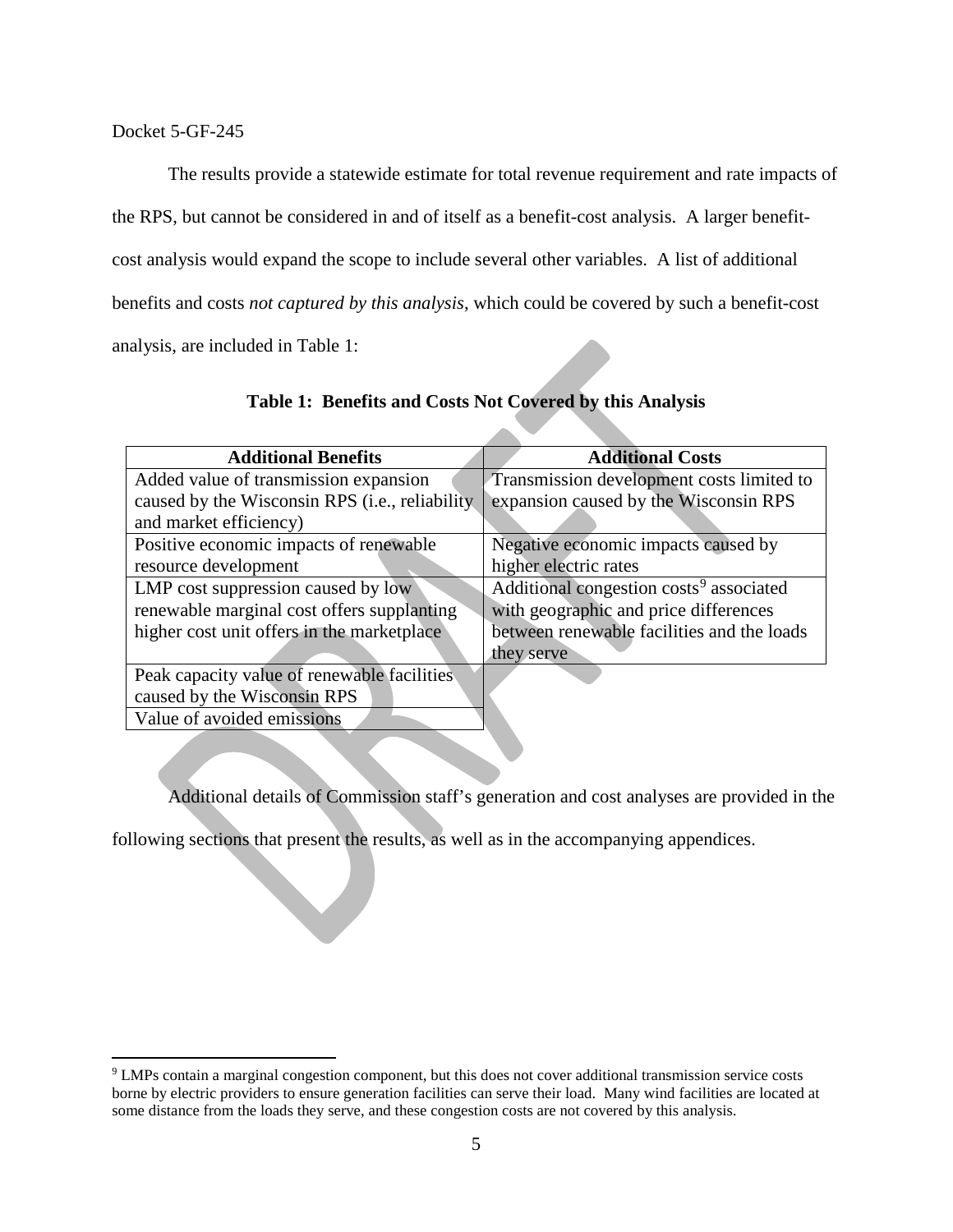l

#### **Renewable Energy Generated for the Wisconsin RPS**

Renewable energy quantity by resource type was taken from Commission staff memoranda for 2011 and 2012 RPS compliance.<sup>[10](#page-6-0)</sup> The statistics within these memoranda aggregate the individual responses of electric providers, which reported annual renewable energy used to serve their Wisconsin retail customers. Electric providers also separate and report renewable energy that is generated for their voluntary green pricing programs (GPP), for which participating customers pay a premium for renewable energy that is beyond what is required by the RPS. All renewable energy intended for GPPs was removed in order to determine a "gross Wisconsin RPS energy" amount.

In order to determine a "net Wisconsin RPS energy" amount, baseline renewable energy was removed from the gross amount. This was accomplished using an M-RETS analysis of generator production, with supplemental information provided by electric providers. Renewable generators that are Wisconsin RPS-eligible, used by Wisconsin electric providers within M-RETS, and have an in-service date before the year 2007 were identified as "baseline facilities." Electric providers also provided individual lists of renewable facility "baseline exceptions" within their RPS portfolio. These are facilities that were in-service before 2007, but determined by electric providers to be primarily procured due to the current RPS. These exceptions were removed from the baseline facility list, and 2011 and 2012 baseline renewable generation totals were calculated. Table 2 and 3 present the gross, baseline, and net RPS energy amounts used for the impacts analysis.

<span id="page-6-0"></span> $10$  These memoranda are available on the Commission's ERF system: 2011 in docket 5-GF-214 (PSC REF#: [174240\)](http://psc.wi.gov/apps35/ERF_view/viewdoc.aspx?docid=%20174240); and 2012 in docket 5-GF-230 [\(PSC REF#: 190801\)](http://psc.wi.gov/apps35/ERF_view/viewdoc.aspx?docid=%20190801).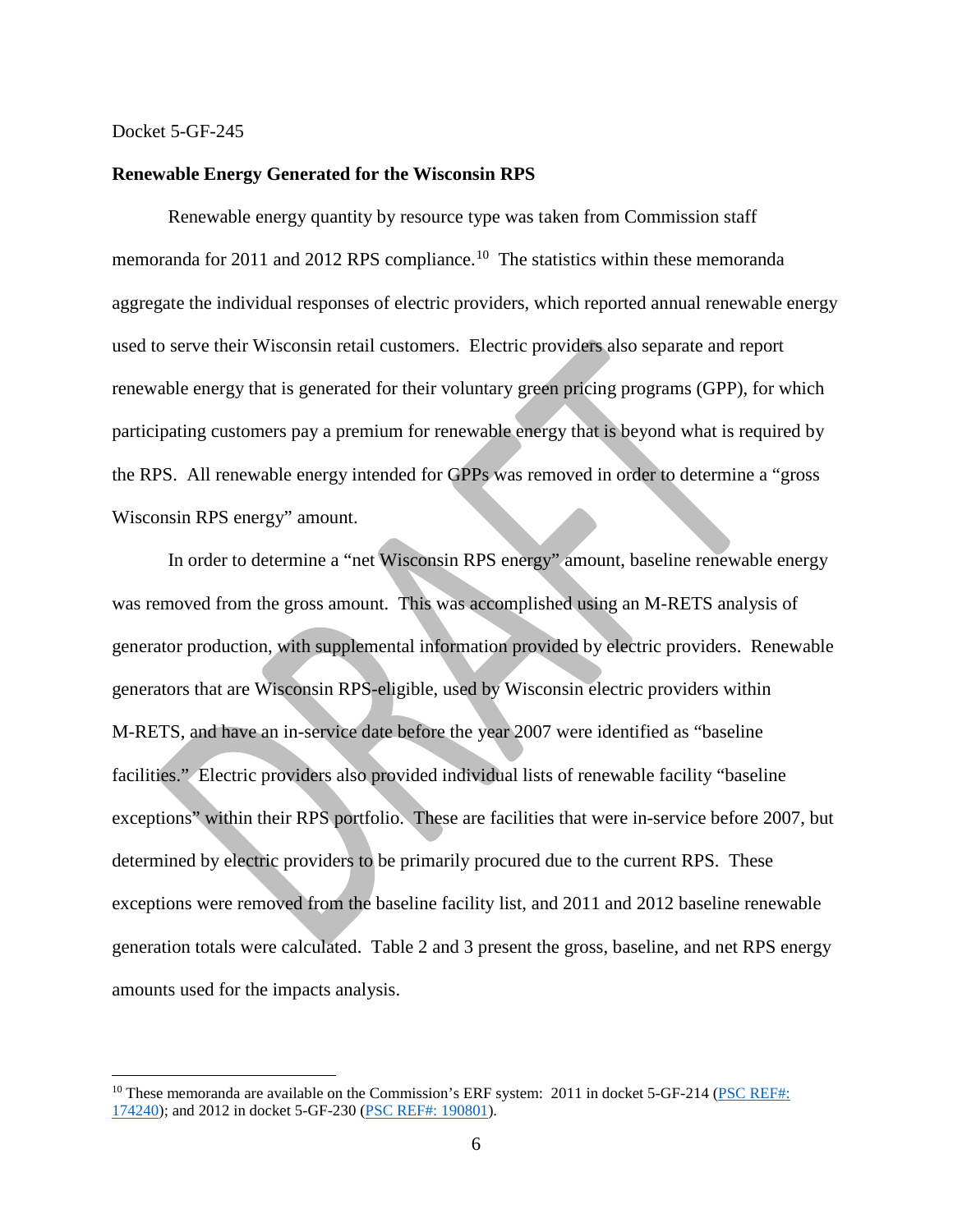|                 | <b>Gross WI RPS</b> | <b>Baseline</b> | <b>Net WI RPS</b> |
|-----------------|---------------------|-----------------|-------------------|
| <b>Resource</b> | <b>Energy</b>       | <b>Energy</b>   | <b>Energy</b>     |
| Wind            | 3,546,107           | 383,197         | 3,162,909         |
| <b>Biogas</b>   | 67,889              | 2,453           | 65,436            |
| <b>Biomass</b>  | 948,894             | 210,227         | 738,667           |
| Solar           | 834                 | 51              | 783               |
| Hydro           | 1,530,430           | 1,530,430       |                   |
| Total           | 6,094,154           | 2,126,358       | 3,967,795         |

**Table 2: 2011 Gross and Net RPS Energy by Resource Type (MWh)**

**Table 3: 2012 Gross and Net RPS Energy by Resource Type (MWh)**

| <b>Resource</b> | <b>Gross WI RPS</b><br><b>Energy</b> | <b>Baseline</b><br><b>Energy</b> | <b>Net WI RPS</b><br><b>Energy</b> |
|-----------------|--------------------------------------|----------------------------------|------------------------------------|
| Wind            | 3,783,827                            | 320,346                          | 3,463,480                          |
| <b>Biogas</b>   | 121,130                              | 1,965                            | 119,165                            |
| <b>Biomass</b>  | 987,307                              | 223,647                          | 763,660                            |
| Solar           | 509                                  | 63                               | 446                                |
| Hydro           | 1,156,654                            | 1,156,654                        |                                    |
| Total           | 6,049,427                            | 1,702,676                        | 4,346,751                          |

#### **RPS Energy and Market Costs**

Commission staff used electric provider cost information to determine average costs associated with RPS energy. In response to data requests, electric providers calculated their average costs per MWh for each renewable resource type. For facilities owned by electric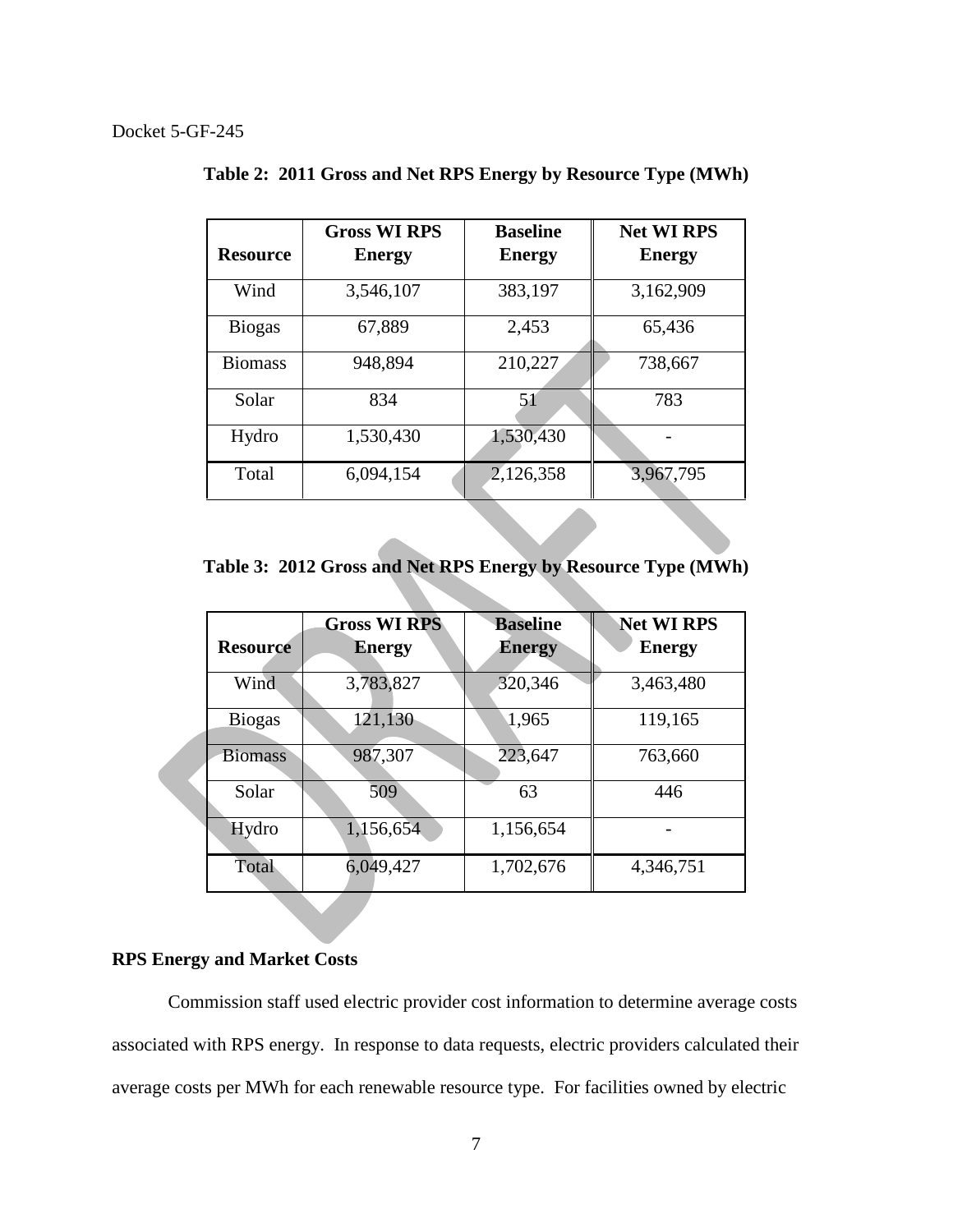l

providers, Commission staff directed electric providers to estimate the levelized cost of energy (LCOE) for each facility. For facilities owned by other entities, Commission staff directed electric providers to calculate their net costs and purchased generation according to purchase power agreements (PPA) with independent power producers, and tariffs to purchase distributed generation from their retail customers. Electric providers then calculated an average cost per MWh per resource type, weighted by the production from each facility over the 2011 to 2012 period. Commission staff then created a statewide average for each resource weighted by the renewable generation amount of each reporting electric provider.

As a result of an RPS portfolio compromised of facilities owned by electric providers and independent entities, Commission staff call the statewide average RPS costs per MWh the "cost of procurement" because it reflects the costs to electric providers and their retail customers. To the extent a facility is owned by an electric provider, the facility's cost represents the cost to the generator. However, if a facility is not owned by an electric provider, the facility contract cost may not be the same as the cost to the generator. A PPA is negotiated, and subject to the supply and demand for bundled energy and RECs eligible for the Wisconsin RPS. Some electric providers noted an ability to procure short-term PPAs that were below the cost to the generator, however these costs were limited to the 2011 to 2012 period and are not applicable to future periods. Tariffs for distributed generation, particularly for solar used for purposes of the RPS, varied significantly by electric provider. It should also be noted that the majority<sup>[11](#page-8-0)</sup> of distributed

<span id="page-8-0"></span> $11$  For the years 2011 and 2012, about 86 percent of distributed solar generation was designated for electric provider green pricing programs.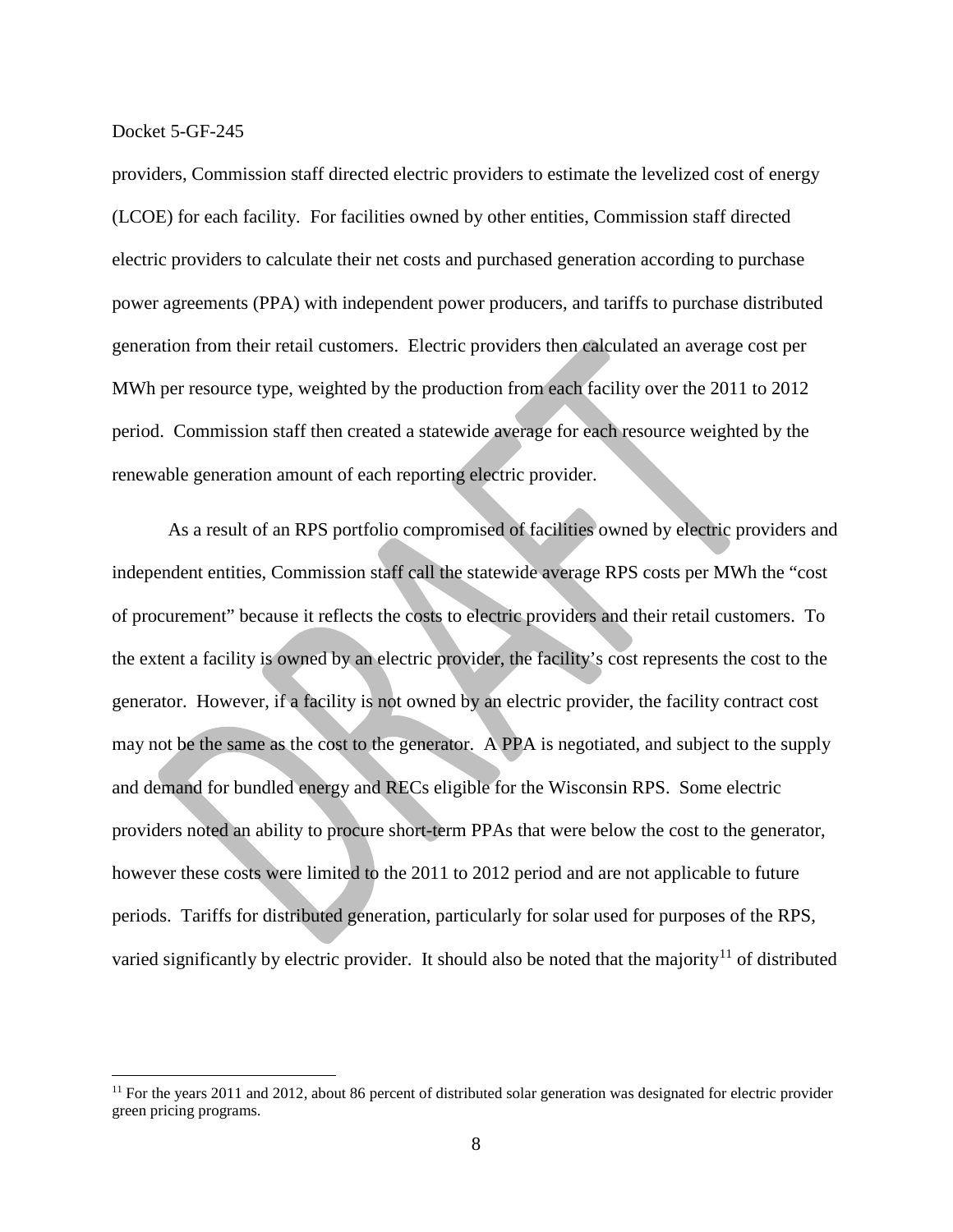$\overline{a}$ 

solar generation reported by electric providers in their RPS compliance reports is used for electric provider GPPs, and not included in this RPS impact analysis.

Table 4 presents statewide average procurement costs for renewable generation for purposes of the Wisconsin RPS. As described above, these costs per unit reflect the cost to electric providers and their retail customers. Since these statewide average costs *do not* entirely reflect the cost to the generator, they *should not* be considered the LCOE per resource type.

| Resource       | \$/MWh   |
|----------------|----------|
| Wind           | \$64.97  |
| <b>Biogas</b>  | \$81.25  |
| <b>Biomass</b> | \$86.81  |
| Solar          | \$150.06 |
|                |          |

**Table 4: Statewide Average Cost of Procurement for RPS Energy**

In order to determine counterfactual market costs, Commission staff analyzed MISO Day-Ahead LMP data over the 2011 to 2012 time period. Limited to a representative sample of Wisconsin load zones, average LMPs were established for hours ending 1 through 24, on an average winter, spring, summer, and autumn day<sup>[12](#page-9-0)</sup> for both 2011 and 2012. This approach enabled the creation of a counterfactual scenario: for each hour of the year, instead of renewable generator production and costs, electric providers would have had no owned or contracted

<span id="page-9-0"></span><sup>&</sup>lt;sup>12</sup> See Appendix A for figures representing LMP seasonal and hourly fluctuation for 2011 and 2012.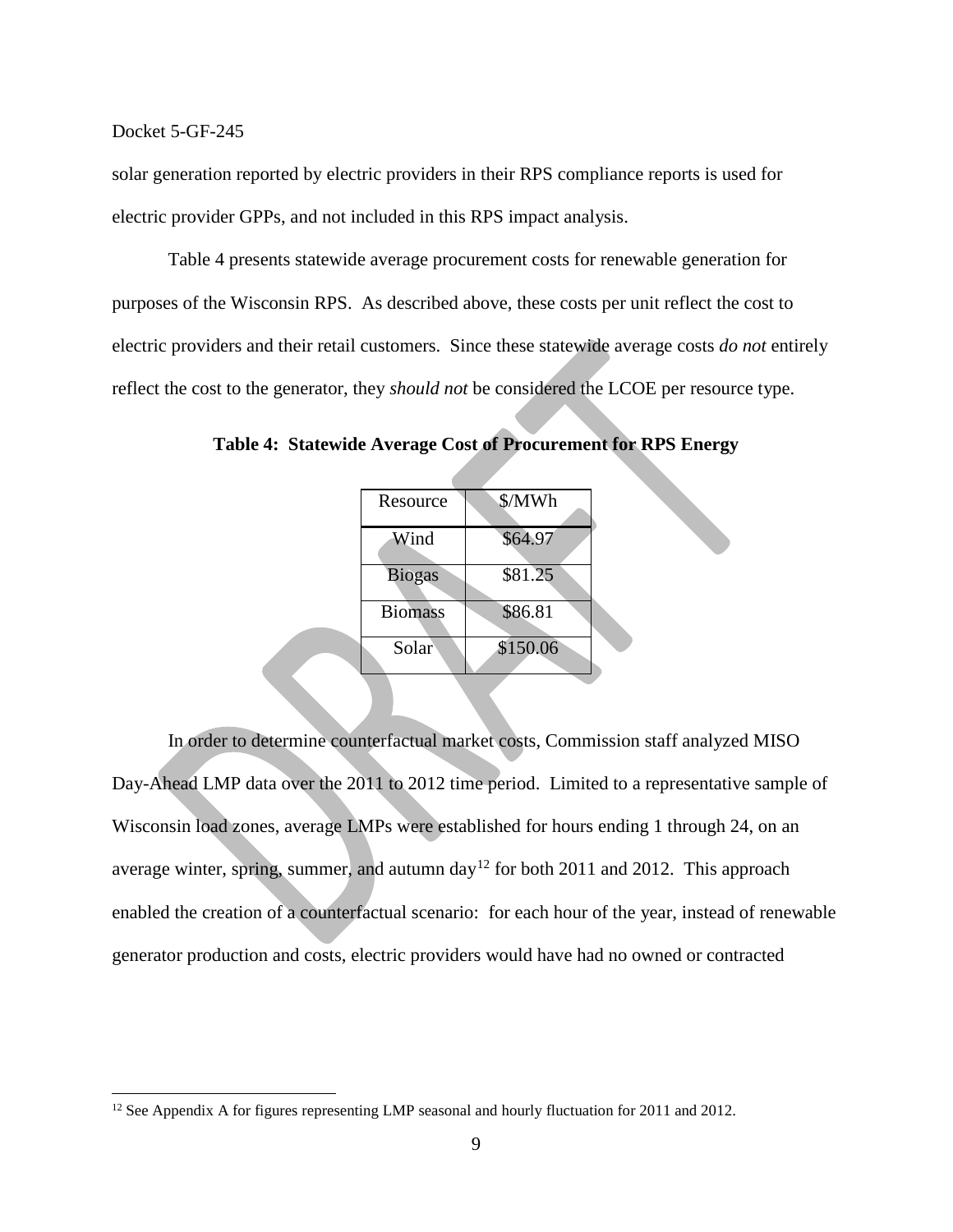generation to cover their customers' load, and would be exposed to market prices in the form of LMPs.

In 2011, the cost to generate nearly 4 million MWh of renewable energy distributed throughout the year was slightly more than \$275 million, whereas the cost of LMPs for the same quantity was about \$118.6 million. The difference of \$156.4 million represents the net incremental costs of the RPS for 2011. In 2012, it cost about \$301 million to generate 4.3 million MWh of renewable energy, whereas the cost for LMPs was \$116.4 million; a difference of \$184.6 million. Added together, the net incremental costs, or additional revenue requirement, of the RPS over the two-year period was slightly more than \$341 million. A more detailed breakdown of costs can be found in Appendix C.

#### **RPS Impacts to Retail Rates**

The net incremental costs of the RPS described in the previous section were then used to estimate the average statewide rate impact of the RPS. Total revenues collected and total retail sales data, reported by Wisconsin electric providers for the years 2011 and 2012, were taken from Form 861 of EIA. The data were used for the actual scenario, with RPS costs already imbedded in total revenues collected. Over the two-year period, total revenues collected divided by total retail sales equaled an all-in electric retail rate of 10.25 cents per kilowatt-hour (kWh), which was the average statewide across all electric providers and all customer classes.

To calculate the counterfactual scenario, Commission staff simply held total retail sales constant while subtracting net incremental costs of the RPS from total revenues collected. This resulted in an average statewide retail rate of 10 cents per kWh, which is the estimate of what would have occurred if the RPS were never enacted. On average across the two-year period, the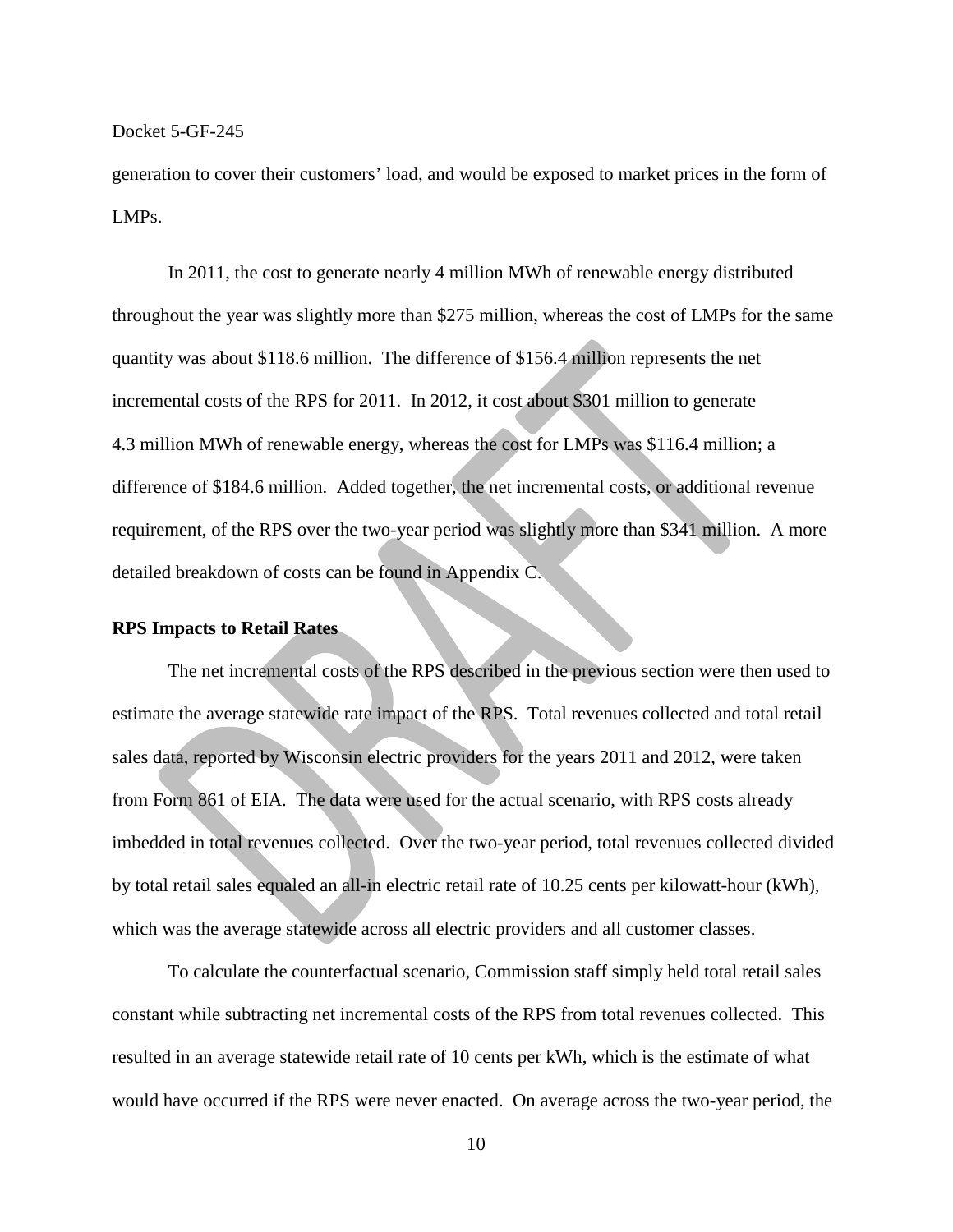actual retail rate was about 2.5 percent higher than the counterfactual with no RPS. Table 5 presents the estimated rate impact per year. These percentages represent total RPS cost impact to date. 2011 encapsulates all cumulative RPS costs that occurred in calendar year 2011. 2012 encapsulates all cumulative RPS costs that occurred in calendar year 2012. The 2011-2012 average is the weighted average impact over the two-year period. Additional tables with breakdown of total revenues collected and total retail sales for the actual and counterfactual scenarios are available in Appendix D.

| 2011                    | 2.29% |  |
|-------------------------|-------|--|
| 2012                    | 2.68% |  |
|                         |       |  |
| <b>Two-Year Average</b> | 2.48% |  |
|                         |       |  |

**Table 5: Average Retail Rate Impacts of the RPS**

#### **Outlook for Future Impacts**

To the extent renewable generation driven by the RPS increases, with all other variables held constant, one would expect an increase in estimated rate impacts. This analysis covered the 2011 to 2012 time period, when renewable energy for the RPS continued to increase from previous years. In the previous analysis, which covered years 2008, 2009, and 2010, the estimated rate impacts were 0.3, 1.1, and 1.6 percent for each respective year (a weighted average of 1.0 percent over the 3-year period). The increases to rate impacts are similar to net RPS energy increases over the years as determined by Commission staff in both the previous analysis (done in 2012), and the current analysis (done in 2014). This similarity is presented in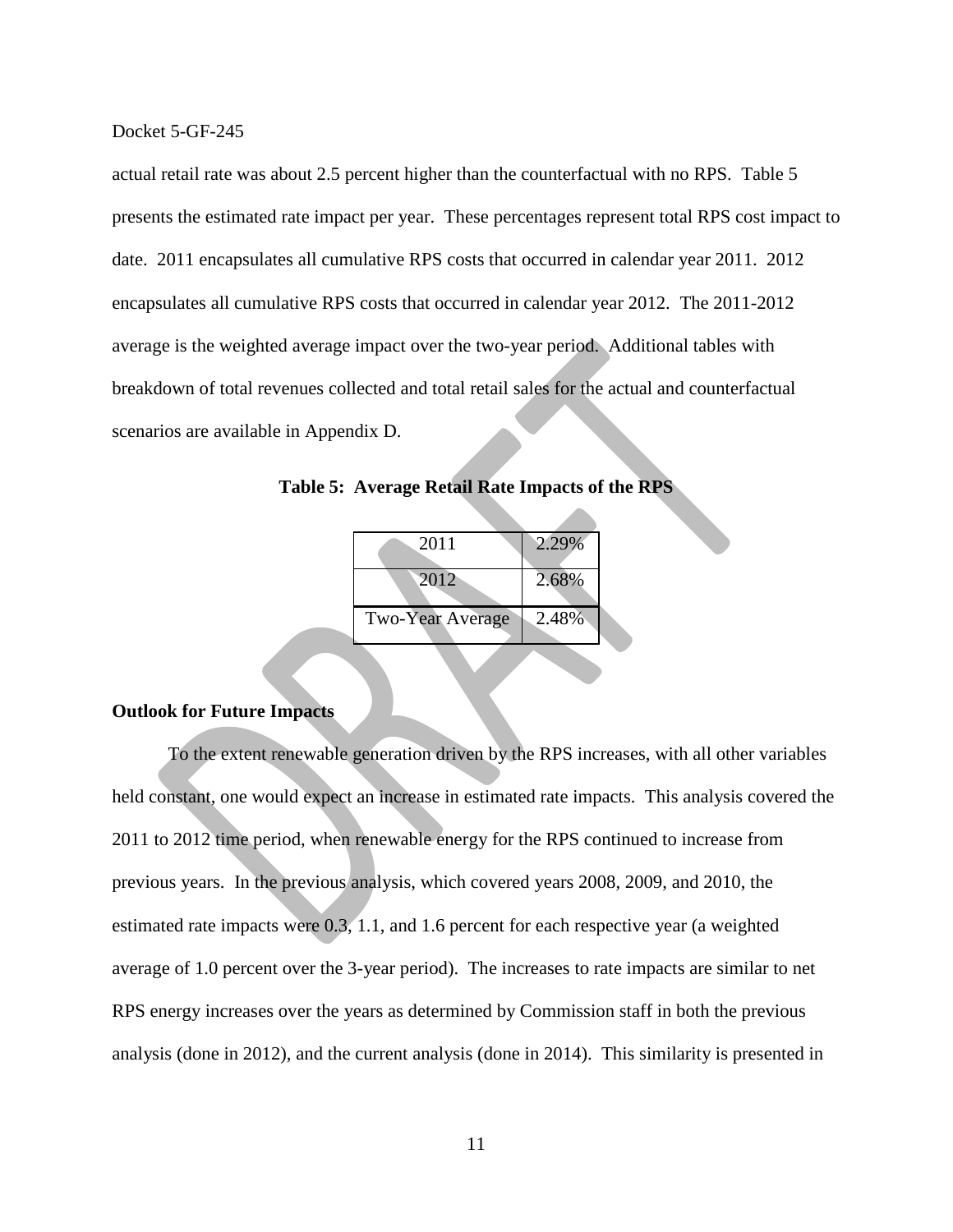$\overline{a}$ 

Figure 1, with Net RPS energy plotted against the left vertical axis, and estimated percent impacts plotted against the right vertical axis.



**Figure 1: Net RPS Energy and % Impact (2008-2012)[13](#page-12-0)**

According to the Commission memorandum on 2013 RPS compliance [\(PSC REF#:](http://psc.wi.gov/apps35/ERF_view/viewdoc.aspx?docid=%20206461) 

[206461\)](http://psc.wi.gov/apps35/ERF_view/viewdoc.aspx?docid=%20206461), total RPS renewable energy increased again, reaching 10.17 percent of statewide retail sales of electricity. Having achieved over 10 percent from renewable energy in 2013, and having accumulated a significant statewide bank $14$  of RECs eligible for future RPS compliance, electric providers have collectively met the statewide goal two years early and have positioned themselves to easily meet their individual requirements for the foreseeable future.

<span id="page-12-0"></span><sup>&</sup>lt;sup>13</sup> Results of the 2012 and 2014 analyses are purposefully split in this figure in order to reflect slight changes in methodology between the analyses, which are described in the methodology section above.

<span id="page-12-1"></span><sup>&</sup>lt;sup>14</sup> Commission staff estimated a bank of RECs among electric providers totaling between 10 and 15 million after 2013 compliance was completed.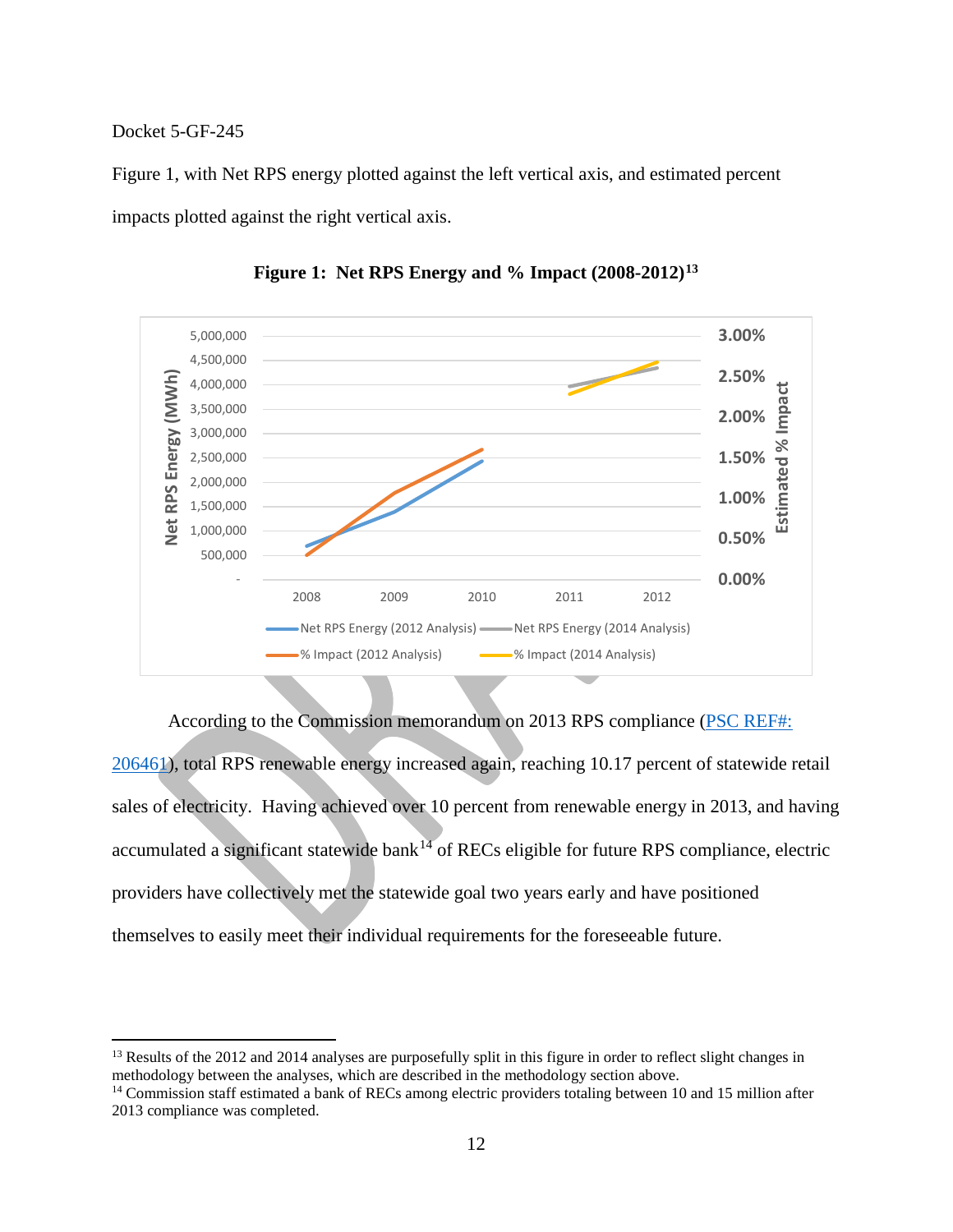While there will likely be an increase in percent impact from 2012 to 2013 due to the early achievement of the statewide goal, a solid argument could be made that any additional renewable energy added to electric provider portfolios past 2013 will not be driven by the RPS. Any increases to renewable resource procurement beyond 2013 may be attributed to external drivers, such as electric utilities implementing a unified territory plan across states (some of which have a higher RPS than Wisconsin), adopting higher levels of renewable energy based on customer demand, and hedging against environmental regulations and other uncertainties. Additionally, RECs associated with surplus renewable energy generation could be sold and used for purposes other the Wisconsin RPS. Therefore, Commission staff believes that beyond the 2.68 percent impact estimated for 2012, there may be an increase in rate impacts in 2013, but thereafter the impact should level off, perhaps even decreasing at some point if MISO LMPs increase in price due to a recovering economy and tightening of resources available to meet demand.

#### **Other State RPS Impacts**

l

For purposes of comparing state methodologies and estimates of RPS impacts, the National Renewable Energy Laboratory and the Lawrence Berkeley National Laboratory jointly issued a technical report<sup>[15](#page-13-0)</sup> (NREL Report) with survey results of state RPS impacts. RPS results were based on reports issued by state agencies and utilities in each respective state. Figure 2 includes available results from the NREL Report over the 2010 to 2012 period for regulated states with RPS programs. It should be noted that estimates vary due to methodology, enactment

<span id="page-13-0"></span><sup>&</sup>lt;sup>15</sup> The technical report, "A Survey of State-Level Cost and Benefit Estimates of Renewable Portfolio Standards," can be downloaded at: [http://emp.lbl.gov/sites/all/files/lbnl-6589e.pdf.](http://emp.lbl.gov/sites/all/files/lbnl-6589e.pdf)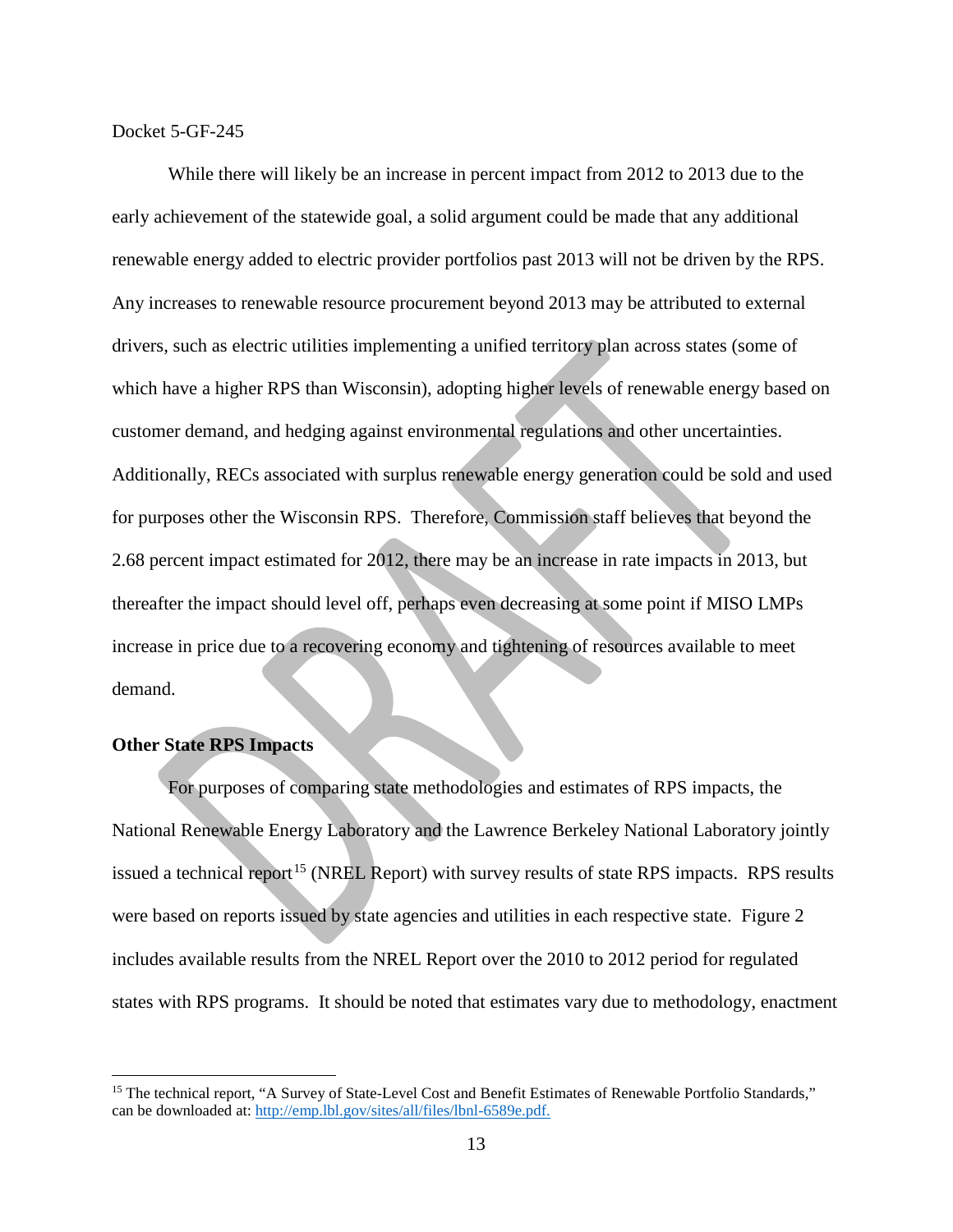date of the state RPS, elevation of state RPS goals and requirements, progress towards goals, and resource availability and cost.



**Figure 2: NREL Report of State RPS Impacts as Percent of Retail Rates[16](#page-14-0)**

Results from Wisconsin were taken from Commission staff's previous analysis, with an impact of 1.6 percent in 2010 as the most recent at the time of the NREL Report release. Compared with other state RPS impacts estimated for the year 2010, Wisconsin is in the middle between extremes (from slightly negative impact in Oregon to above 3 percent in Arizona). If Wisconsin's 2012 impact of 2.68 percent were added to this chart, it would also be in the middle of other state impacts where 2012 results were available at the time the NREL Report was released.

DL: 00928962

 $\overline{a}$ 

<span id="page-14-0"></span><sup>16</sup> Presented as Figure 8 on page 38 of the NREL Report.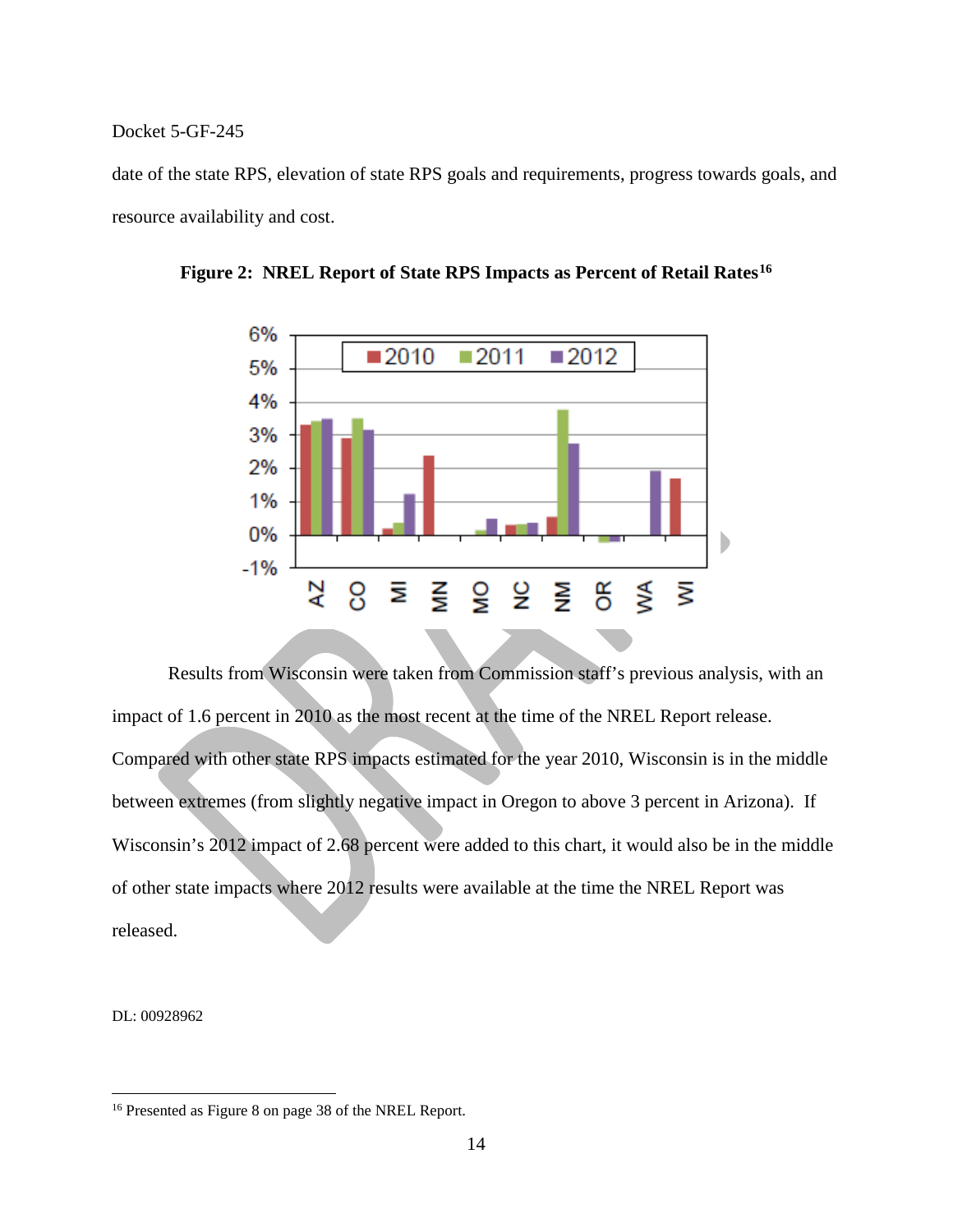



**Average Hourly Wisconsin Day-Ahead LMPs per Season (2011 and 2012)[17](#page-15-0)**

l

<span id="page-15-0"></span><sup>&</sup>lt;sup>17</sup> LMP data downloaded from MISO's website (sample of Wisconsin load zones taken): [https://www.misoenergy.org/Library/MarketReports/Pages/MarketReports.aspx.](https://www.misoenergy.org/Library/MarketReports/Pages/MarketReports.aspx)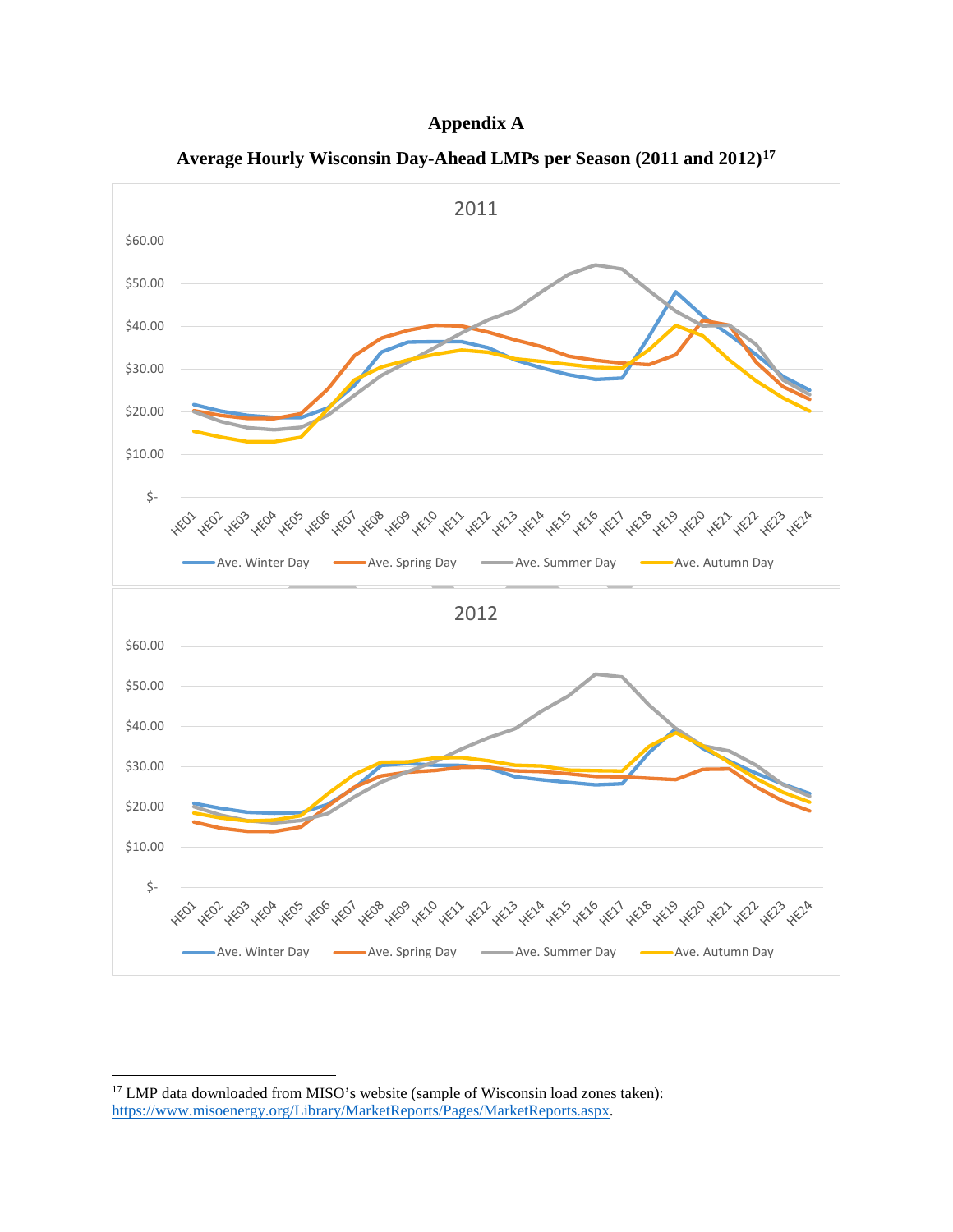l

#### **Appendix B**





<span id="page-16-0"></span><sup>&</sup>lt;sup>18</sup> Wind hourly and seasonal generation shapes were developed from MISO and M-RETS data. Solar hourly and seasonal generation shapers were developed from NREL's PV Watts Calculator and M-RETS data.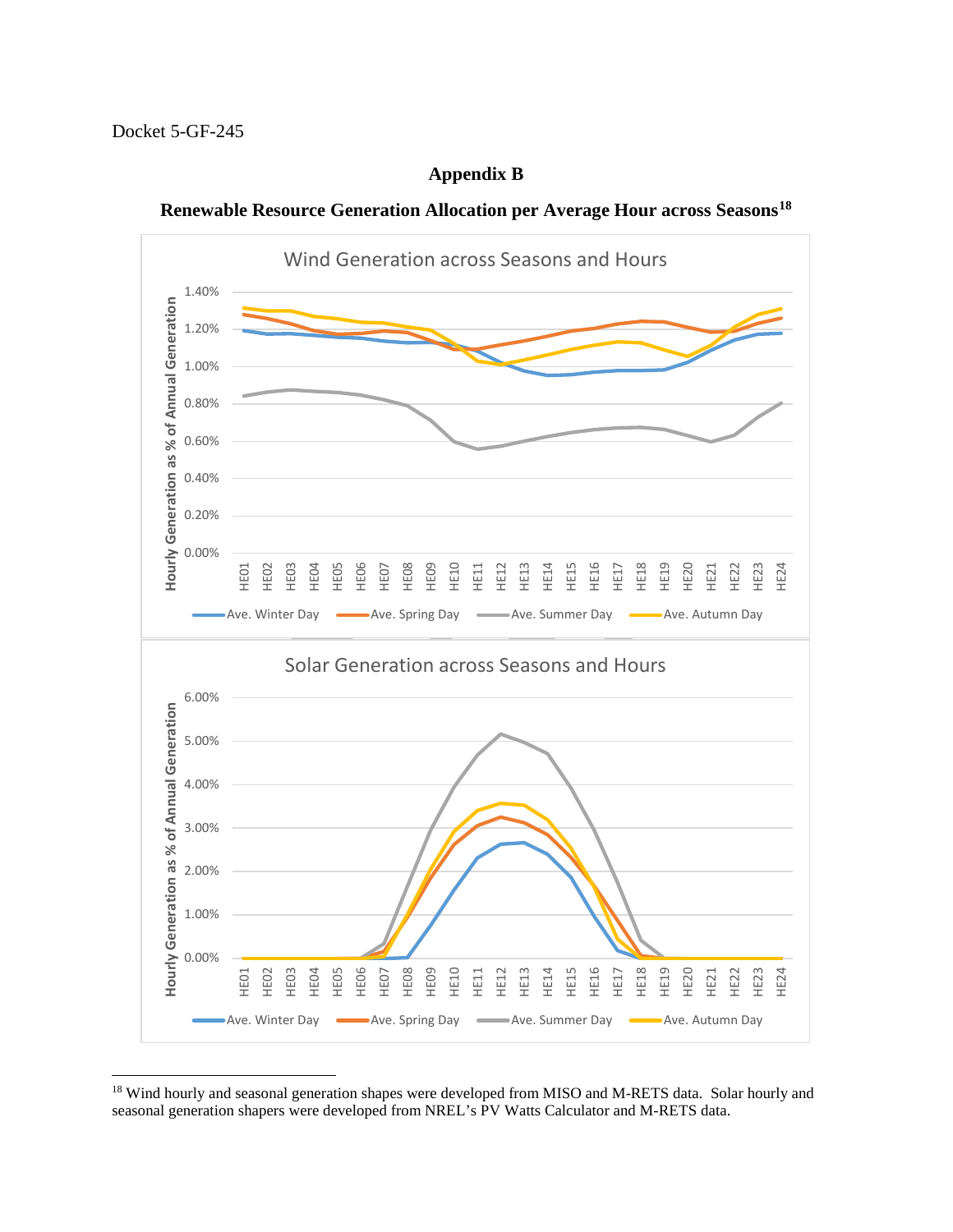## **Appendix C**

## **RPS Incremental Costs**

| <b>2011 Statewide RPS Costs</b>             |                                  |                      |                                    |
|---------------------------------------------|----------------------------------|----------------------|------------------------------------|
| Resource                                    | <b>MWh</b>                       | Average \$/MWh       | <b>Costs to Procure Generation</b> |
| Wind                                        | 3,162,909                        | \$<br>64.97          | \$<br>205,508,240                  |
| <b>Biogas</b>                               | 65,436                           | \$<br>81.25          | \$<br>5,316,417                    |
| <b>Biomass</b>                              | 738,667                          | \$<br>86.81          | \$<br>64,123,906                   |
| Solar                                       | 783                              | \$<br>150.06         | \$<br>117,500                      |
| Total                                       | 3,967,795                        | N/A                  | \$<br>275,066,063                  |
|                                             |                                  |                      |                                    |
| Counterfactual                              | <b>MWh</b>                       | Average \$/MWh       | <b>Costs to Procure Generation</b> |
| <b>LMP Purchases</b>                        | 3,967,795                        | Varies by Hour       | \$<br>118,558,875                  |
|                                             |                                  |                      |                                    |
|                                             | 2011 Total RPS Incremental Costs |                      | \$<br>156,507,189                  |
|                                             |                                  |                      |                                    |
| <b>2012 Statewide RPS Costs</b>             |                                  |                      |                                    |
| Resource                                    | MWh                              | Average \$/MWh       | <b>Costs to Procure Generation</b> |
| Wind                                        | 3,463,480                        | $\varsigma$<br>64.97 | \$<br>225,037,693                  |
| <b>Biogas</b>                               | 119,165                          | \$<br>81.25          | \$<br>9,681,645                    |
| <b>Biomass</b>                              | 763,660                          | $\varsigma$<br>86.81 | $\overline{\xi}$<br>66,293,553     |
| Solar                                       | 446                              | \$<br>150.06         | \$<br>66,919                       |
| Total                                       | 4,346,751                        | N/A                  | \$<br>301,079,811                  |
|                                             |                                  |                      |                                    |
| Counterfactual                              | <b>MWh</b>                       | Average \$/MWh       | <b>Costs to Procure Generation</b> |
| <b>LMP Purchases</b>                        | 4,346,751                        | Varies by Hour       | \$<br>116,434,656                  |
|                                             |                                  |                      |                                    |
| 2012 Total RPS Incremental Costs            |                                  |                      | \$<br>184,645,155                  |
|                                             |                                  |                      |                                    |
| 2011-2012 Grand Total RPS Incremental Costs |                                  |                      | \$<br>341, 152, 344                |